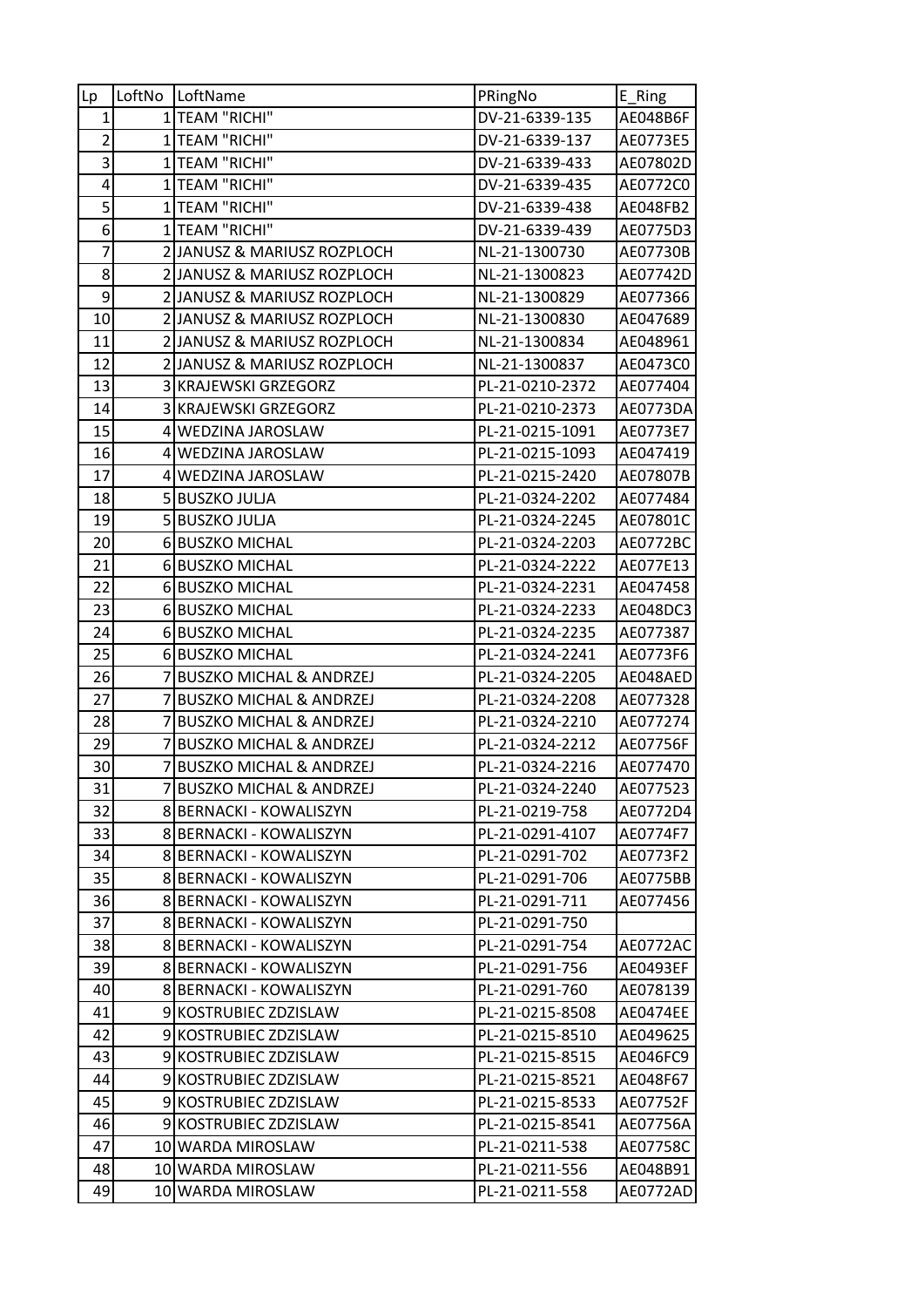| 50 | 10 WARDA MIROSLAW               | PL-21-0211-562   | AE048D40 |
|----|---------------------------------|------------------|----------|
| 51 | 10 WARDA MIROSLAW               | PL-21-0211-564   | AE077E50 |
| 52 | 10 WARDA MIROSLAW               | PL-21-0211-574   | AE0490AA |
| 53 | 11 KATARZYNA & KRZYSZTOF KORBUS | PL-21-0211-3007  | AE077518 |
| 54 | 11 KATARZYNA & KRZYSZTOF KORBUS | PL-21-0211-3082  | AE0772F7 |
| 55 | 11 KATARZYNA & KRZYSZTOF KORBUS | PL-21-0211-3093  | AE0492E3 |
| 56 | 11 KATARZYNA & KRZYSZTOF KORBUS | PL-21-0211-3094  | AE077502 |
| 57 | 11 KATARZYNA & KRZYSZTOF KORBUS | PL-21-0211-3097  | AE077557 |
| 58 | 11 KATARZYNA & KRZYSZTOF KORBUS | PL-21-0211-3098  | AE07751A |
| 59 | 12 KLUCZYNSKI LESZEK I          | PL-21-0463-8083  | AE07757C |
| 60 | 12 KLUCZYNSKI LESZEK I          | PL-21-0463-8084  | AE07816A |
| 61 | 12 KLUCZYNSKI LESZEK I          | PL-21-0463-8085  | AE077F9D |
| 62 | 12 KLUCZYNSKI LESZEK I          | PL-21-0463-8086  | AE0474E9 |
| 63 | 12 KLUCZYNSKI LESZEK I          | PL-21-0463-8087  | AE0773B3 |
| 64 | 12 KLUCZYNSKI LESZEK I          | PL-21-0463-8088  | AE077403 |
| 65 | 13 BLIEGE FELIX                 | AT-21-605-706    | AE077472 |
| 66 | 13 BLIEGE FELIX                 | AT-21-605-708    | AE077377 |
| 67 | 13 BLIEGE FELIX                 | AT-21-605-711    | AE07753A |
| 68 | 13 BLIEGE FELIX                 | AT-21-605-718    | AE0772FD |
| 69 | 13 BLIEGE FELIX                 | AT-21-605-721    | AE07728C |
| 70 | 13 BLIEGE FELIX                 | AT-21-605-724    | AE077451 |
| 71 | 14 CALUJ WIESLAW                | PL-21-0223-12205 | AE0775C4 |
| 72 | 14 CALUJ WIESLAW                | PL-21-0223-12209 | AE0772B4 |
| 73 | 14 CALUJ WIESLAW                | PL-21-0223-12226 | AE077317 |
| 74 | 14 CALUJ WIESLAW                | PL-21-0223-12227 | AE07743F |
| 75 | 14 CALUJ WIESLAW                | PL-21-0223-12283 | AE048AF3 |
| 76 | 14 CALUJ WIESLAW                | PL-21-0223-12291 | AE048D91 |
| 77 | 14 CALUJ WIESLAW                | PL-21-0223-12294 | AE077585 |
| 78 | 15 WEDZINA WIESLAW              | PL-21-0215-2406  | AE07754F |
| 79 | 15 WEDZINA WIESLAW              | PL-21-0215-2408  | AE077527 |
| 80 | 15 WEDZINA WIESLAW              | PL-21-0215-2410  | AE0773EF |
| 81 | 16 TEAM SIATKA & LIPIAN         | PL-21-0208-8931  | AE077355 |
| 82 | 16 TEAM SIATKA & LIPIAN         | PL-21-0208-8938  | AE0772B0 |
| 83 | 16 TEAM SIATKA & LIPIAN         | PL-21-0208-8942  | AE077275 |
| 84 | 16 TEAM SIATKA & LIPIAN         | PL-21-0208-8956  | AE077534 |
| 85 | 16 TEAM SIATKA & LIPIAN         | PL-21-0208-8987  | AE04730A |
| 86 | 16 TEAM SIATKA & LIPIAN         | PL-21-0208-8997  | AE07742B |
| 87 | 17 LUKASZ I MONIKA LIPIAN       | PL-21-0208-8932  | AE077FA0 |
| 88 | 17 LUKASZ I MONIKA LIPIAN       | PL-21-0208-8937  | AE0474E6 |
| 89 | 17 LUKASZ I MONIKA LIPIAN       | PL-21-0208-8946  | AE0470B9 |
| 90 | 17 LUKASZ I MONIKA LIPIAN       | PL-21-0208-8949  | AE077392 |
| 91 | 17 LUKASZ I MONIKA LIPIAN       | PL-21-0208-8959  | AE07722C |
| 92 | 17 LUKASZ I MONIKA LIPIAN       | PL-21-0208-8999  | AE0772AA |
| 93 | 18 MADZIAR"                     | PL-21-0463-1808  | AE077578 |
| 94 | 18 "MADZIAR"                    | PL-21-0463-1810  | AE0772DE |
| 95 | 18 MADZIAR"                     | PL-21-0463-1812  | AE0775BC |
| 96 | 18 "MADZIAR"                    | PL-21-0463-1813  | AE077F67 |
| 97 | 18 MADZIAR"                     | PL-21-0463-1816  | AE077421 |
| 98 | 18 "MADZIAR"                    | PL-21-0463-1817  | AE07730F |
| 99 | 19 KROLIKOWSKI & MOREL TEAM     | PL-21-0493-15018 | AE0493C7 |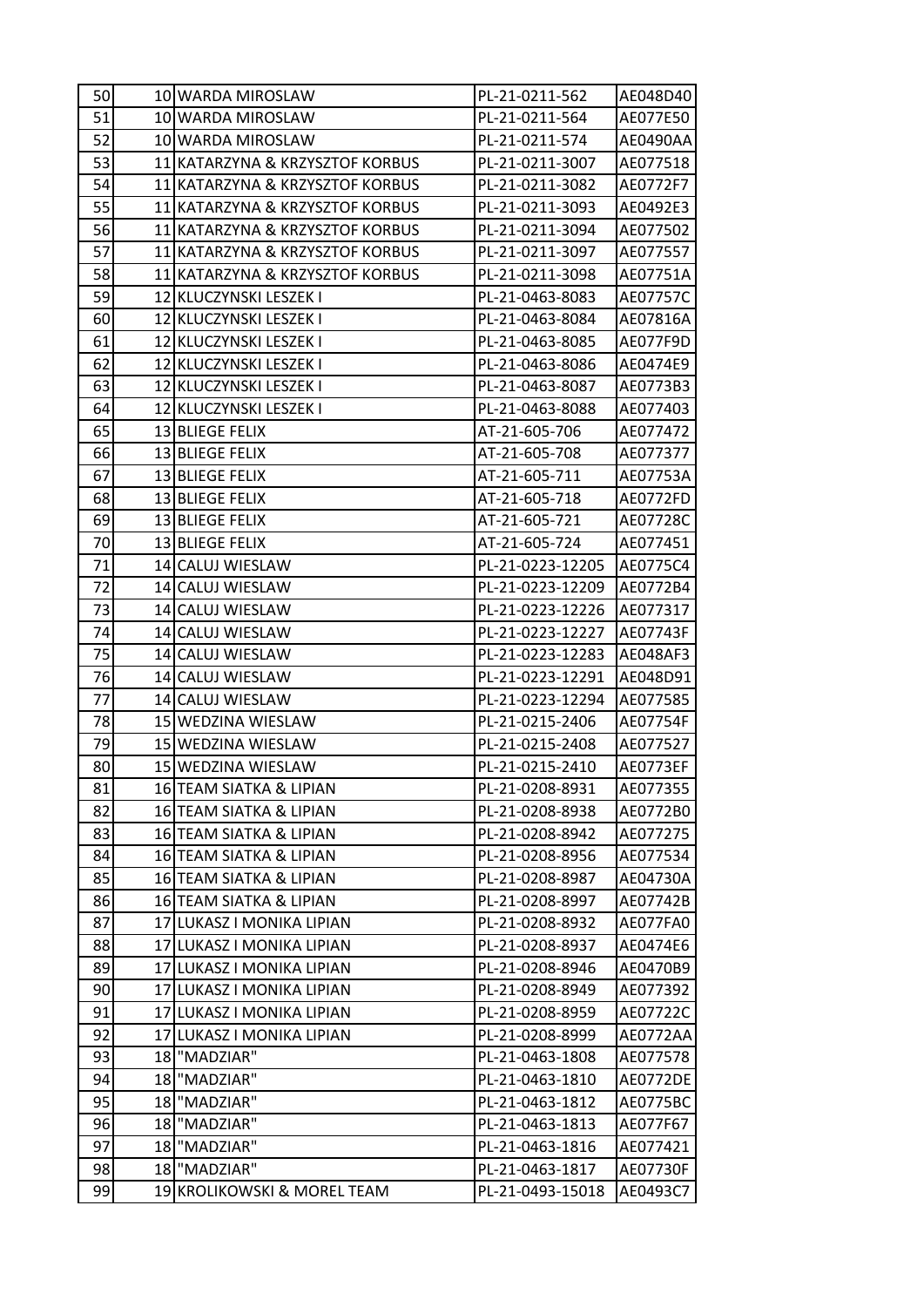| 100 |    | 19 KROLIKOWSKI & MOREL TEAM | PL-21-0493-15026 | AE047610        |
|-----|----|-----------------------------|------------------|-----------------|
| 101 |    | 19 KROLIKOWSKI & MOREL TEAM | PL-21-0493-15112 | AE048B93        |
| 102 |    | 19 KROLIKOWSKI & MOREL TEAM | PL-21-0493-15144 | AE0775F4        |
| 103 |    | 19 KROLIKOWSKI & MOREL TEAM | PL-21-0493-15153 | AE048DE3        |
| 104 |    | 20 KURKOWSKI SLAWOMIR       | PL-21-0321-4970  | AE0775A1        |
| 105 |    | 20 KURKOWSKI SLAWOMIR       | PL-21-0321-4990  | AE049329        |
| 106 |    | 20 KURKOWSKI SLAWOMIR       | PL-21-0321-5000  | AE07732C        |
| 107 |    | 21 BANDA SWIROFFF           | GB-21-Z-61600    | AE077368        |
| 108 |    | 21 BANDA SWIROFFF           | PL-21-0207-1808  | AE04702D        |
| 109 |    | 21 BANDA SWIROFFF           | PL-21-0266-3903  | AE0774A3        |
| 110 |    | 21 BANDA SWIROFFF           | SU-21-R-700      | AE0780BF        |
| 111 |    | 22 KLIMAS MIROSLAW          | PL-21-0235-5802  | <b>AE0775CB</b> |
| 112 |    | 22 KLIMAS MIROSLAW          | PL-21-0235-5804  | AE07740E        |
| 113 |    | 22 KLIMAS MIROSLAW          | PL-21-0235-5806  | AE077432        |
| 114 |    | 22 KLIMAS MIROSLAW          | PL-21-0235-5812  | AE077F16        |
| 115 |    | 22 KLIMAS MIROSLAW          | PL-21-0235-5814  | AE0774DA        |
| 116 |    | 22 KLIMAS MIROSLAW          | PL-21-0235-5899  | AE048AAA        |
| 117 |    | 23 O.I.S. KRAWCZAK          | PL-21-07-11712   | AE07722E        |
| 118 |    | 23 O.I.S. KRAWCZAK          | PL-21-07-11718   | AE0772F5        |
| 119 |    | 23 O.I.S. KRAWCZAK          | PL-21-07-11721   | AE0773AC        |
| 120 |    | 23 O.I.S. KRAWCZAK          | PL-21-07-11743   | AE077290        |
| 121 |    | 23 O.I.S. KRAWCZAK          | PL-21-07-11787   | AE049263        |
| 122 |    | 23 O.I.S. KRAWCZAK          | PL-21-07-11793   | AE0775C0        |
| 123 |    | 24 RAZIK MAREK              | DV-21-8867-43    | AE04764B        |
| 124 |    | 24 RAZIK MAREK              | DV-21-8867-53    | AE077505        |
| 125 |    | 24 RAZIK MAREK              | DV-21-8867-70    | AE049194        |
| 126 |    | 24 RAZIK MAREK              | DV-21-8867-83    | AE077380        |
| 127 |    | 24 RAZIK MAREK              | DV-21-8867-92    | AE0773B8        |
| 128 |    | 24 RAZIK MAREK              | DV-21-8867-97    | AE077308        |
| 129 |    | 25 ZAK & HULAS              | PL-21-0412-2001  | AE048F90        |
| 130 |    | 25 ZAK & HULAS              | PL-21-0412-2005  | AE077258        |
| 131 |    | 25 ZAK & HULAS              | PL-21-0412-2011  | AE0774DD        |
| 132 |    | 25 ZAK & HULAS              | PL-21-0412-2019  | AE077FE0        |
| 133 |    | 25 ZAK & HULAS              | PL-21-0412-2028  | AE0774E2        |
| 134 |    | 25 ZAK & HULAS              | PL-21-0412-2040  | AE078050        |
| 135 |    | 26 KIELBASA KRZYSZTOF       | PL-21-0311-9514  | AE048B23        |
| 136 |    | 26 KIELBASA KRZYSZTOF       | PL-21-0311-9515  | AE07738F        |
| 137 |    | 26 KIELBASA KRZYSZTOF       | PL-21-0311-9516  | AE07733C        |
| 138 |    | 26 KIELBASA KRZYSZTOF       | PL-21-0311-9518  | <b>AE0775CC</b> |
| 139 |    | 26 KIELBASA KRZYSZTOF       | PL-21-0311-9589  | AE048D53        |
| 140 |    | 27 TEAM KACZOR              | PL-21-0412-3210  | AE0774BE        |
| 141 | 27 | <b>TEAM KACZOR</b>          | PL-21-0412-3218  | AE077429        |
| 142 | 27 | <b>TEAM KACZOR</b>          | PL-21-0412-3261  | AE048B1C        |
| 143 |    | 27 TEAM KACZOR              | PL-21-0412-3265  | AE077331        |
| 144 |    | 27 TEAM KACZOR              | PL-21-0412-3268  | AE0775E8        |
| 145 |    | 27 TEAM KACZOR              | PL-21-0412-3269  | AE0775A3        |
| 146 |    | 28 GUMIENIAK ARTUR          | GB-21-V-207563   | AE048F6B        |
| 147 |    | 28 GUMIENIAK ARTUR          | GB-21-V-207564   | AE04925E        |
| 148 |    | 28 GUMIENIAK ARTUR          | GB-21-V-207565   | AE077309        |
| 149 |    | 28 GUMIENIAK ARTUR          | PL-21-0430-923   | AE0775F8        |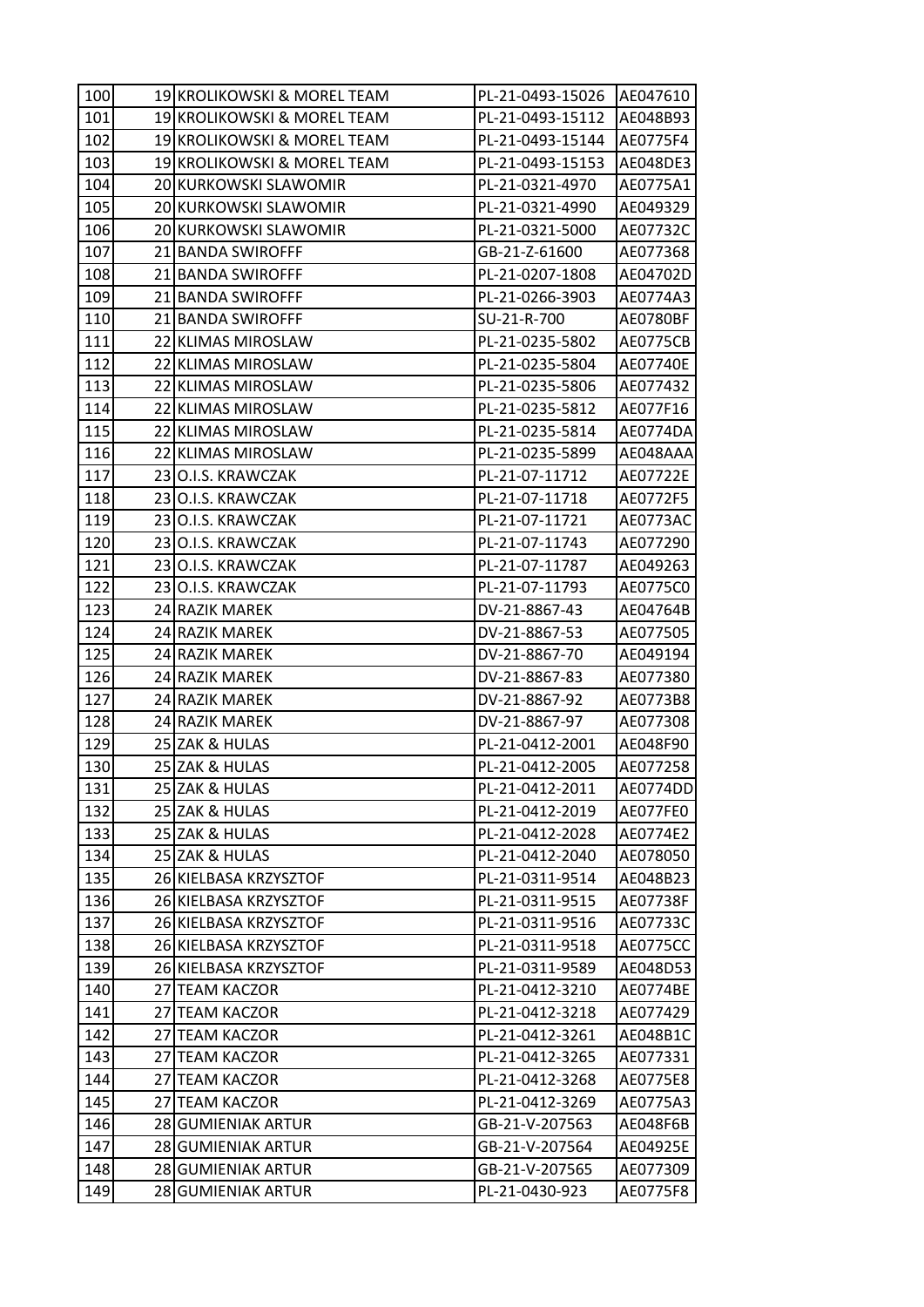| 150 | 28 GUMIENIAK ARTUR                | PL-21-0430-939   | AE048939        |
|-----|-----------------------------------|------------------|-----------------|
| 151 | 28 GUMIENIAK ARTUR                | PL-21-0430-944   | AE077273        |
| 152 | 29 STYPCZYNSKI DARIUSZ            | PL-21-0473-9601  | AE077601        |
| 153 | 29 STYPCZYNSKI DARIUSZ            | PL-21-0473-9616  | AE0775A0        |
| 154 | 29 STYPCZYNSKI DARIUSZ            | PL-21-0473-9618  | AE0772F6        |
| 155 | 29 STYPCZYNSKI DARIUSZ            | PL-21-0473-9619  | AE0775E1        |
| 156 | 29 STYPCZYNSKI DARIUSZ            | PL-21-0473-9620  | AE0774EB        |
| 157 | 29 STYPCZYNSKI DARIUSZ            | PL-21-0473-9621  | AE0774F2        |
| 158 | 30 TEAM BLECHARZ - MULLER         | DV-21-1078-640   | AE077ECE        |
| 159 | 30 TEAM BLECHARZ - MULLER         | DV-21-1078-647   | <b>AE046EC8</b> |
| 160 | 30 TEAM BLECHARZ - MULLER         | DV-21-1078-651   | AE0470DB        |
| 161 | 30 TEAM BLECHARZ - MULLER         | PL-21-0499-4519  | AE047039        |
| 162 | 30 TEAM BLECHARZ - MULLER         | PL-21-0499-4521  | AE07748B        |
| 163 | 30 TEAM BLECHARZ - MULLER         | PL-21-0499-4526  | AE04896C        |
| 164 | 32 KRYSTKI                        | PL-21-0413-11567 | AE07F428        |
| 165 | 32 KRYSTKI                        | PL-21-0413-11569 | AE07F568        |
| 166 | 32 KRYSTKI                        | PL-21-0413-11571 | AE07F655        |
| 167 | 32 KRYSTKI                        | PL-21-0413-11574 | AE048F14        |
| 168 | 32 KRYSTKI                        | PL-21-0413-11575 | AE077560        |
| 169 | 32 KRYSTKI                        | PL-21-0413-11579 | AE077372        |
| 170 | 33 SOBIERAJ & GALCZYNSKI          | PL-21-0183-7007  | AE047120        |
| 171 | 33 SOBIERAJ & GALCZYNSKI          | PL-21-0183-7028  | AE048A2B        |
| 172 | 33 SOBIERAJ & GALCZYNSKI          | PL-21-0183-7032  | AE048B7C        |
| 173 | 34 A & B WOZNIAK                  | PL-21-0308-1782  | AE0772A1        |
| 174 | 34 A & B WOZNIAK                  | PL-21-0308-1786  | AE07744D        |
| 175 | 34 A & B WOZNIAK                  | PL-21-0308-1787  | AE077FF5        |
| 176 | 34 A & B WOZNIAK                  | PL-21-0308-1788  | AE048EC1        |
| 177 | 34 A & B WOZNIAK                  | PL-21-0308-1799  | AE0772F0        |
| 178 | 34 A & B WOZNIAK                  | PL-21-0308-1800  | AE0775A8        |
| 179 | 35 PAWEL WARDA & ADALBERT BISCHOF | PL-21-0497-1453  | AE047312        |
| 180 | 35 PAWEL WARDA & ADALBERT BISCHOF | PL-21-0497-1454  | AE077468        |
| 181 | 35 PAWEL WARDA & ADALBERT BISCHOF | PL-21-0497-1455  | AE07729C        |
| 182 | 35 PAWEL WARDA & ADALBERT BISCHOF | PL-21-0497-1456  | AE07734F        |
| 183 | 35 PAWEL WARDA & ADALBERT BISCHOF | PL-21-0497-1457  | AE077279        |
| 184 | 35 PAWEL WARDA & ADALBERT BISCHOF | PL-21-0497-1458  | AE07735A        |
| 185 | 36 STRZELCZYK TOMASZ              | PL-21-0221-5414  | AE0772ED        |
| 186 | 36 STRZELCZYK TOMASZ              | PL-21-0221-5420  | AE077385        |
| 187 | 36 STRZELCZYK TOMASZ              | PL-21-0221-5425  | AE07727B        |
| 188 | 36 STRZELCZYK TOMASZ              | PL-21-0221-5431  | AE07726F        |
| 189 | 36 STRZELCZYK TOMASZ              | PL-21-0221-5435  | AE0474AC        |
| 190 | 36 STRZELCZYK TOMASZ              | PL-21-0221-5438  | AE0471B2        |
| 191 | 37 WLODARCZYK MAREK               | PL-21-065-10201  | AE0473FA        |
| 192 | 37 WLODARCZYK MAREK               | PL-21-065-10209  | AE077580        |
| 193 | 37 WLODARCZYK MAREK               | PL-21-065-10213  | AE078058        |
| 194 | 37 WLODARCZYK MAREK               | PL-21-065-10218  | AE048EA7        |
| 195 | 37 WLODARCZYK MAREK               | PL-21-065-10224  | AE049351        |
| 196 | 37 WLODARCZYK MAREK               | PL-21-065-10235  | AE077568        |
| 197 | 38 PIEROG SEBASTIAN               | PL-21-0312-8146  | AE0775B2        |
| 198 | 38 PIEROG SEBASTIAN               | PL-21-0312-8147  | AE048B40        |
| 199 | 38 PIEROG SEBASTIAN               | PL-21-0312-8157  | AE0773BE        |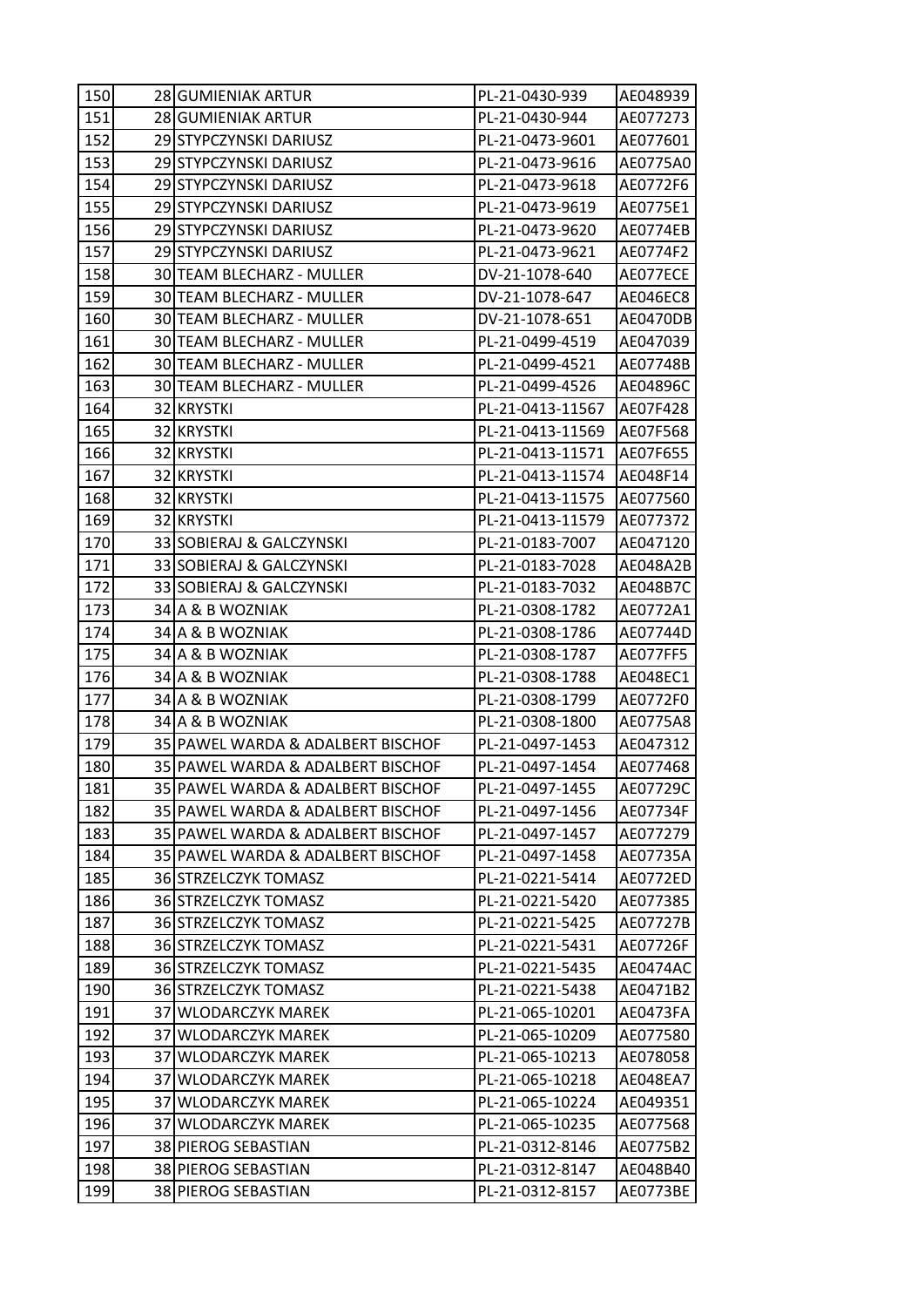| 200 | 38 PIEROG SEBASTIAN        | PL-21-0312-8161  | AE077E43 |
|-----|----------------------------|------------------|----------|
| 201 | 38 PIEROG SEBASTIAN        | PL-21-0312-8165  | AE07746F |
| 202 | 38 PIEROG SEBASTIAN        | PL-21-0312-8179  | AE077465 |
| 203 | 39 JURECZKA KRZYSZTOF      | PL-21-0352-1663  | AE077541 |
| 204 | 39 JURECZKA KRZYSZTOF      | PL-21-0352-1665  | AE077483 |
| 205 | 39 JURECZKA KRZYSZTOF      | PL-21-0352-1667  | AE07728D |
| 206 | 39 JURECZKA KRZYSZTOF      | PL-21-0352-1669  | AE046F7E |
| 207 | 39 JURECZKA KRZYSZTOF      | PL-21-0352-1672  | AE045F20 |
| 208 | 39 JURECZKA KRZYSZTOF      | PL-21-0352-1680  | AE0473F6 |
| 209 | 40 BLASZCZYK LEON          | PL-21-0352-1606  | AE077233 |
| 210 | 40 BLASZCZYK LEON          | PL-21-0352-1662  | AE078005 |
| 211 | 40 BLASZCZYK LEON          | PL-21-0352-1668  |          |
| 212 | 40 BLASZCZYK LEON          | PL-21-0352-1670  | AE0772A6 |
| 213 | 40 BLASZCZYK LEON          | PL-21-0352-1671  | AE077562 |
| 214 | 40 BLASZCZYK LEON          | PL-21-0352-1678  |          |
| 215 | 41 PERLA ROZTOCZA          | PL-21-0215-702   | AE077430 |
| 216 | 42 "SMERFY"                | PL-21-0441-1805  | AE049511 |
| 217 | 42 "SMERFY"                | PL-21-0441-1814  | AE0773A9 |
| 218 | 43 POPLAWSKI MIECZYSLAW    | PL-21-0441-501   | AE04709D |
| 219 | 43 POPLAWSKI MIECZYSLAW    | PL-21-0441-504   | AE07753E |
| 220 | 43 POPLAWSKI MIECZYSLAW    | PL-21-0441-506   | AE0773ED |
| 221 | 43 POPLAWSKI MIECZYSLAW    | PL-21-0441-516   | AE047DD1 |
| 222 | 43 POPLAWSKI MIECZYSLAW    | PL-21-0441-525   | AE047516 |
| 223 | 43 POPLAWSKI MIECZYSLAW    | PL-21-0441-526   | AE077271 |
| 224 | 44 FLOREK-WOJCIESZAK       | PL-21-0196-1786  | AE077276 |
| 225 | 44 FLOREK-WOJCIESZAK       | PL-21-0196-1790  | AE077478 |
| 226 | 44 FLOREK-WOJCIESZAK       | PL-21-0231-11790 | AE077591 |
| 227 | 44 FLOREK-WOJCIESZAK       | PL-21-0231-9909  | AE07724E |
| 228 | 45 ROBERT-PATRYK           | PL-21-0231-10012 | AE0774D4 |
| 229 | 45 ROBERT-PATRYK           | PL-21-0231-10014 | AE04766E |
| 230 | 45 ROBERT-PATRYK           | PL-21-0231-10027 | AE077399 |
| 231 | 45 ROBERT-PATRYK           | PL-21-0231-10051 | AE0775E9 |
| 232 | 45 ROBERT-PATRYK           | PL-21-0231-10062 | AE077540 |
| 233 | 46 KRAWIECZEK LUCJAN       | PL-21-0129-1143  | AE0772C1 |
| 234 | 46 KRAWIECZEK LUCJAN       | PL-21-0129-1145  | AE04925D |
| 235 | 46 KRAWIECZEK LUCJAN       | PL-21-0129-1150  | AE0773E2 |
| 236 | 46 KRAWIECZEK LUCJAN       | PL-21-0129-2984  | AE07738A |
| 237 | 46 KRAWIECZEK LUCJAN       | PL-21-0129-2996  | AE047A85 |
| 238 | 46 KRAWIECZEK LUCJAN       | PL-21-0129-901   | AE046135 |
| 239 | 47 JUSTAN                  | PL-21-0129-3002  | AE045D30 |
| 240 | 48 ANDRZEJ I MICHAL BUSZKO | PL-21-0452-11364 | AE077E47 |
| 241 | 48 ANDRZEJ I MICHAL BUSZKO | PL-21-0452-11366 | AE077DF9 |
| 242 | 48 ANDRZEJ i MICHAL BUSZKO | PL-21-0452-11368 | AE0774D5 |
| 243 | 48 ANDRZEJ I MICHAL BUSZKO | PL-21-0452-11376 | AE0775FD |
| 244 | 48 ANDRZEJ i MICHAL BUSZKO | PL-21-0452-11377 | AE0772F4 |
| 245 | 48 ANDRZEJ i MICHAL BUSZKO | PL-21-0452-11383 | AE0774CB |
| 246 | 49 KOZIOLKI                | PL-21-0414-4185  | AE0775B3 |
| 247 | 49 KOZIOLKI                | PL-21-0414-4187  | AE07757A |
| 248 | 49 KOZIOLKI                | PL-21-0414-4197  | AE0490FF |
| 249 | 50 ZURAWSKI JAN dr.1       | PL-21-0211-9205  | AE0472D5 |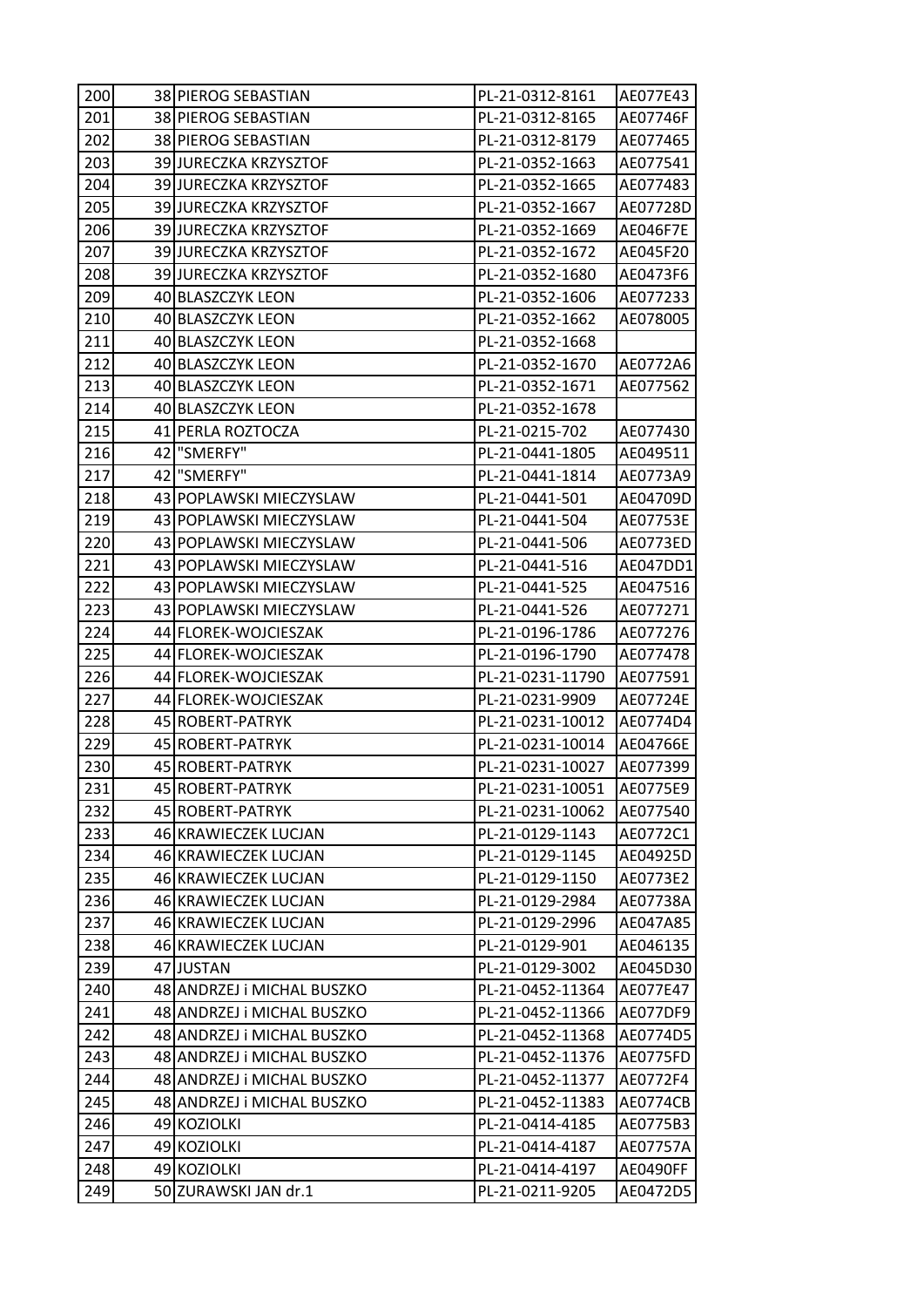| 250 | 50 ZURAWSKI JAN dr.1    | PL-21-0211-9208  | AE077337 |
|-----|-------------------------|------------------|----------|
| 251 | 50 ZURAWSKI JAN dr.1    | PL-21-0211-9214  | AE0775CF |
| 252 | 50 ZURAWSKI JAN dr.1    | PL-21-0211-9237  | AE078121 |
| 253 | 50 ZURAWSKI JAN dr.1    | PL-21-0211-9238  | AE0772C2 |
| 254 | 50 ZURAWSKI JAN dr.1    | PL-21-0211-9243  | AE07737C |
| 255 | 51 ZYRAWSKI JAN dr. 2   | PL-21-0211-9204  | AE0774E7 |
| 256 | 51 ZYRAWSKI JAN dr. 2   | PL-21-0211-9220  | AE077339 |
| 257 | 51 ZYRAWSKI JAN dr. 2   | PL-21-0211-9222  | AE077F99 |
| 258 | 51 ZYRAWSKI JAN dr. 2   | PL-21-0211-9228  | AE0772B7 |
| 259 | 51 ZYRAWSKI JAN dr. 2   | PL-21-0211-9234  | AE049215 |
| 260 | 51 ZYRAWSKI JAN dr. 2   | PL-21-0211-9244  | AE07751F |
| 261 | 52 ZURAWSKI JAN 3       | PL-21-0211-9206  | AE07731B |
| 262 | 52 ZURAWSKI JAN 3       | PL-21-0211-9209  | AE077418 |
| 263 | 52 ZURAWSKI JAN 3       | PL-21-0211-9231  | AE0474FD |
| 264 | 52 ZURAWSKI JAN 3       | PL-21-0211-9235  | AE077391 |
| 265 | 52 ZURAWSKI JAN 3       | PL-21-0211-9251  | AE02C05B |
| 266 | 52 ZURAWSKI JAN 3       | PL-21-0211-9255  | AE077F34 |
| 267 | 53 HUBEX                | PL-20-0211-11224 | AE077439 |
| 268 | 53 HUBEX                | PL-20-0211-11225 | AE0772D7 |
| 269 | 53 HUBEX                | PL-20-0211-11229 | AE07731F |
| 270 | 53 HUBEX                | PL-20-0211-6702  | AE047379 |
| 271 | 53 HUBEX                | PL-20-0211-6704  | AE077300 |
| 272 | 53 HUBEX                | PL-20-0211-6707  | AE07749B |
| 273 | 54 KUSAJ GRZEGORZ       | PL-21-0211-6701  | AE0775CD |
| 274 | 54 KUSAJ GRZEGORZ       | PL-21-0211-6703  | AE07737F |
| 275 | 54 KUSAJ GRZEGORZ       | PL-21-0211-6706  | AE0491FE |
| 276 | 55 LACH STANISLAW       | PL-21-0465-7301  | AE077336 |
| 277 | 55 LACH STANISLAW       | PL-21-0465-7307  | AE0775B4 |
| 278 | 55 LACH STANISLAW       | PL-21-0465-7313  | AE077422 |
| 279 | 55 LACH STANISLAW       | PL-21-0465-7315  | AE0492EF |
| 280 | 55 LACH STANISLAW       | PL-21-0465-7317  | AE07732E |
| 281 | 55 LACH STANISLAW       | PL-21-0465-7326  | AE07733E |
| 282 | 56 WOZNY KONRAD         | PL-21-0208-4556  | AE0775C6 |
| 283 | 56 WOZNY KONRAD         | PL-21-0208-4557  | AE078043 |
| 284 | 56 WOZNY KONRAD         | PL-21-0208-4558  | AE07735D |
| 285 | 57 CIESLAK - KRAWCZYK   | PL-21-0463-7328  | AE077433 |
| 286 | 57 CIESLAK - KRAWCZYK   | PL-21-0463-7331  | AE048E88 |
| 287 | 57 CIESLAK - KRAWCZYK   | PL-21-0463-7334  | AE0474BF |
| 288 | 58 SG SEHNKE-MARZEION   | DV-21-8762-1000  | AE0772BF |
| 289 | 58 SG SEHNKE-MARZEION   | DV-21-8762-735   | AE077423 |
| 290 | 58 SG SEHNKE-MARZEION   | DV-21-8762-965   | AE077292 |
| 291 | 58 SG SEHNKE-MARZEION   | DV-21-8762-977   | AE077397 |
| 292 | 59 SLAWOMIR WIERZBICKI  | PL-21-0244-7018  | AE047CEB |
| 293 | 59 SLAWOMIR WIERZBICKI  | PL-21-0244-7028  | AE077286 |
| 294 | 59 SLAWOMIR WIERZBICKI  | PL-21-0244-7029  | AE046FE1 |
| 295 | 60 DUDEK MONIKA & DAWID | PL-21-0388-1220  | AE047424 |
| 296 | 60 DUDEK MONIKA & DAWID | PL-21-0388-1226  | AE077F9F |
| 297 | 60 DUDEK MONIKA & DAWID | PL-21-0388-1227  | AE077EEA |
| 298 | 60 DUDEK MONIKA & DAWID | PL-21-0388-1229  | AE0775ED |
| 299 | 60 DUDEK MONIKA & DAWID | PL-21-0388-1234  | AE0490DB |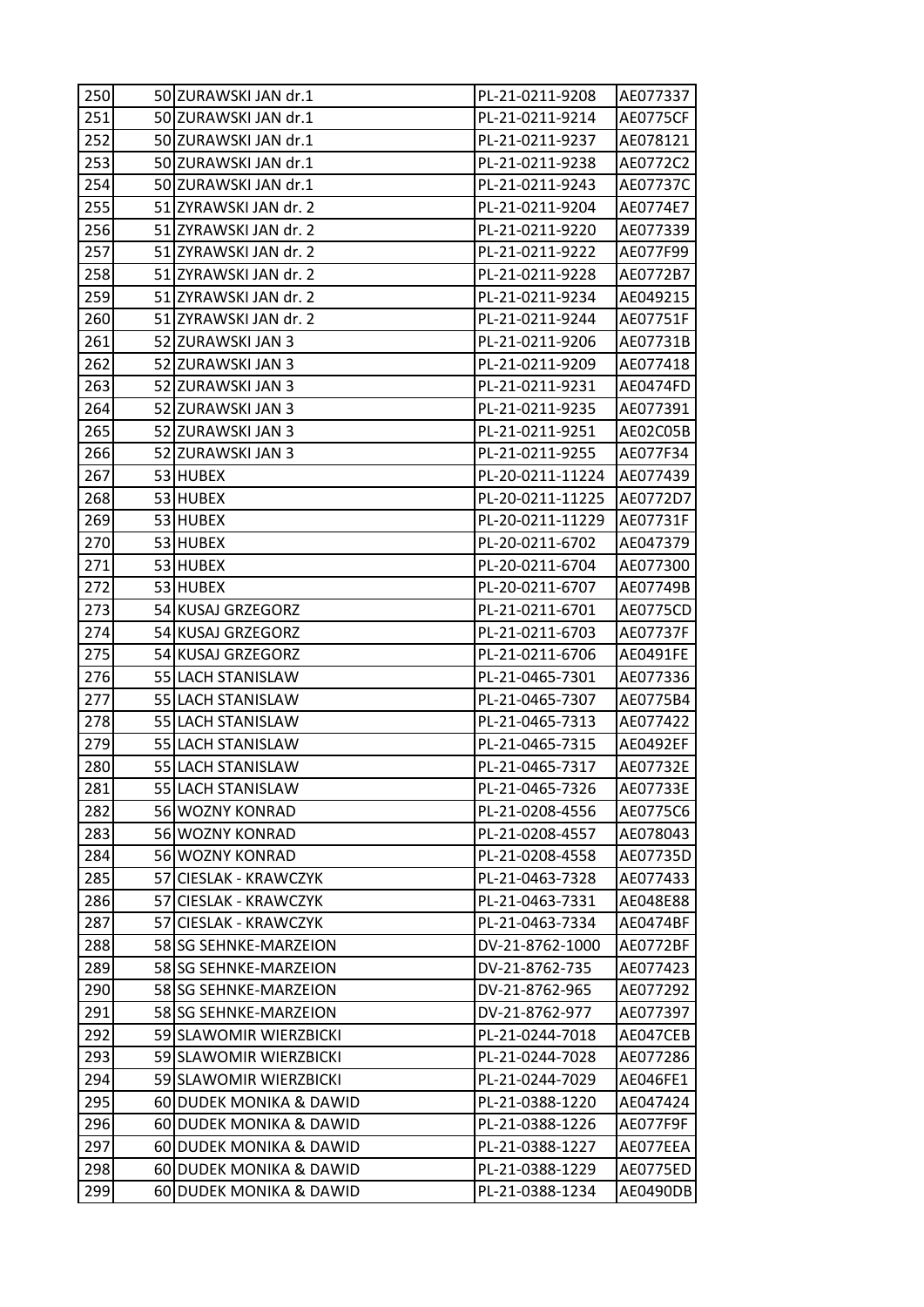| 300 | 60 DUDEK MONIKA & DAWID     | PL-21-0388-1235 | AE077240 |
|-----|-----------------------------|-----------------|----------|
| 301 | 61   "GRUBIORZE"            | PL-21-0422-7306 | AE077521 |
| 302 | 61 "GRUBIORZE"              | PL-21-0422-7325 | AE077342 |
| 303 | 61   "GRUBIORZE"            | PL-21-0422-7344 | AE077503 |
| 304 | 61 "GRUBIORZE"              | PL-21-0422-7346 | AE0774C7 |
| 305 | 61   "GRUBIORZE"            | PL-21-0422-7347 | AE048B34 |
| 306 | 61   "GRUBIORZE"            | PL-21-0422-7356 | AE04765F |
| 307 | 62 BIERNAT & KUSCH 1        | DV-21-2522-1711 | AE077598 |
| 308 | 62 BIERNAT & KUSCH 1        | DV-21-2522-1749 | AE048CE9 |
| 309 | 62 BIERNAT & KUSCH 1        | DV-21-2522-1759 | AE0773D5 |
| 310 | 62 BIERNAT & KUSCH 1        | DV-21-2522-1783 | AE078103 |
| 311 | 62 BIERNAT & KUSCH 1        | DV-21-2522-1799 | AE07754B |
| 312 | 62 BIERNAT & KUSCH 1        | DV-21-2522-1829 | AE048FD9 |
| 313 | 63 BIERNAT & KUSCH 2        | DV-21-2522-1780 | AE077284 |
| 314 | 63 BIERNAT & KUSCH 2        | DV-21-2522-1789 | AE0775A5 |
| 315 | 63 BIERNAT & KUSCH 2        | DV-21-2522-1798 | AE0773CC |
| 316 | 63 BIERNAT & KUSCH 2        | DV-21-2522-1801 | AE049341 |
| 317 | 63 BIERNAT & KUSCH 2        | DV-21-2522-1807 | AE077264 |
| 318 | 63 BIERNAT & KUSCH 2        | DV-21-2522-1835 | AE077535 |
| 319 | 64 KALYTA + SCZYGIOL NIEMCY | DV-21-3540-323  | AE0775B9 |
| 320 | 64 KALYTA + SCZYGIOL NIEMCY | DV-21-3540-329  | AE046228 |
| 321 | 64 KALYTA + SCZYGIOL NIEMCY | DV-21-3540-332  | AE045CAA |
| 322 | 64 KALYTA + SCZYGIOL NIEMCY | DV-21-7243-1094 | AE077436 |
| 323 | 64 KALYTA + SCZYGIOL NIEMCY | DV-21-7243-1097 | AE077244 |
| 324 | 64 KALYTA + SCZYGIOL NIEMCY | DV-21-7243-1100 | AE077446 |
| 325 | 65 ADAMCZYK MARTA           | PL-21-0295-6327 | AE077E34 |
| 326 | 66 BIENIEK DARIUSZ          | S-21-20-1022    | AE0494A7 |
| 327 | 66 BIENIEK DARIUSZ          | S-21-20-1024    | AE077DFE |
| 328 | 66 BIENIEK DARIUSZ          | S-21-20-1025    | AE048F31 |
| 329 | 66 BIENIEK DARIUSZ          | S-21-20-1033    | AE077306 |
| 330 | 66 BIENIEK DARIUSZ          | S-21-20-1036    | AE04957A |
| 331 | 66 BIENIEK DARIUSZ          | S-21-20-1042    | AE045E11 |
| 332 | 67 JARCZOK FILIP            | PL-21-047-8505  | AE077572 |
| 333 | 67 JARCZOK FILIP            | PL-21-047-8508  | AE077DEB |
| 334 | 67 JARCZOK FILIP            | PL-21-047-8514  | AE077F62 |
| 335 | 67 JARCZOK FILIP            | PL-21-047-8518  | AE045D01 |
| 336 | 67 JARCZOK FILIP            | PL-21-047-8520  | AE049051 |
| 337 | 67 JARCZOK FILIP            | PL-21-047-8522  | AE048AEE |
| 338 | 68 HANIA & MAJA TEAM        | PL-21-0497-2122 | AE02C072 |
| 339 | 68 HANIA & MAJA TEAM        | PL-21-0497-2136 | AE07723D |
| 340 | 68 HANIA & MAJA TEAM        | PL-21-0497-2139 | AE077EA0 |
| 341 | 68 HANIA & MAJA TEAM        | PL-21-0497-2143 | AE02C077 |
| 342 | 68 HANIA & MAJA TEAM        | PL-21-0497-2164 | AE0773C0 |
| 343 | 68 HANIA & MAJA TEAM        | PL-21-0497-2165 | AE047591 |
| 344 | 69 MAJA & HANIA TEAM        | PL-21-0497-2082 | AE0489AB |
| 345 | 69 MAJA & HANIA TEAM        | PL-21-0497-2093 | AE0774F4 |
| 346 | 69 MAJA & HANIA TEAM        | PL-21-0497-2106 | AE077435 |
| 347 | 69 MAJA & HANIA TEAM        | PL-21-0497-2119 | AE07732F |
| 348 | 69 MAJA & HANIA TEAM        | PL-21-0497-2128 | AE0774CF |
| 349 |                             |                 |          |
|     | 69 MAJA & HANIA TEAM        | PL-21-0497-2135 | AE049253 |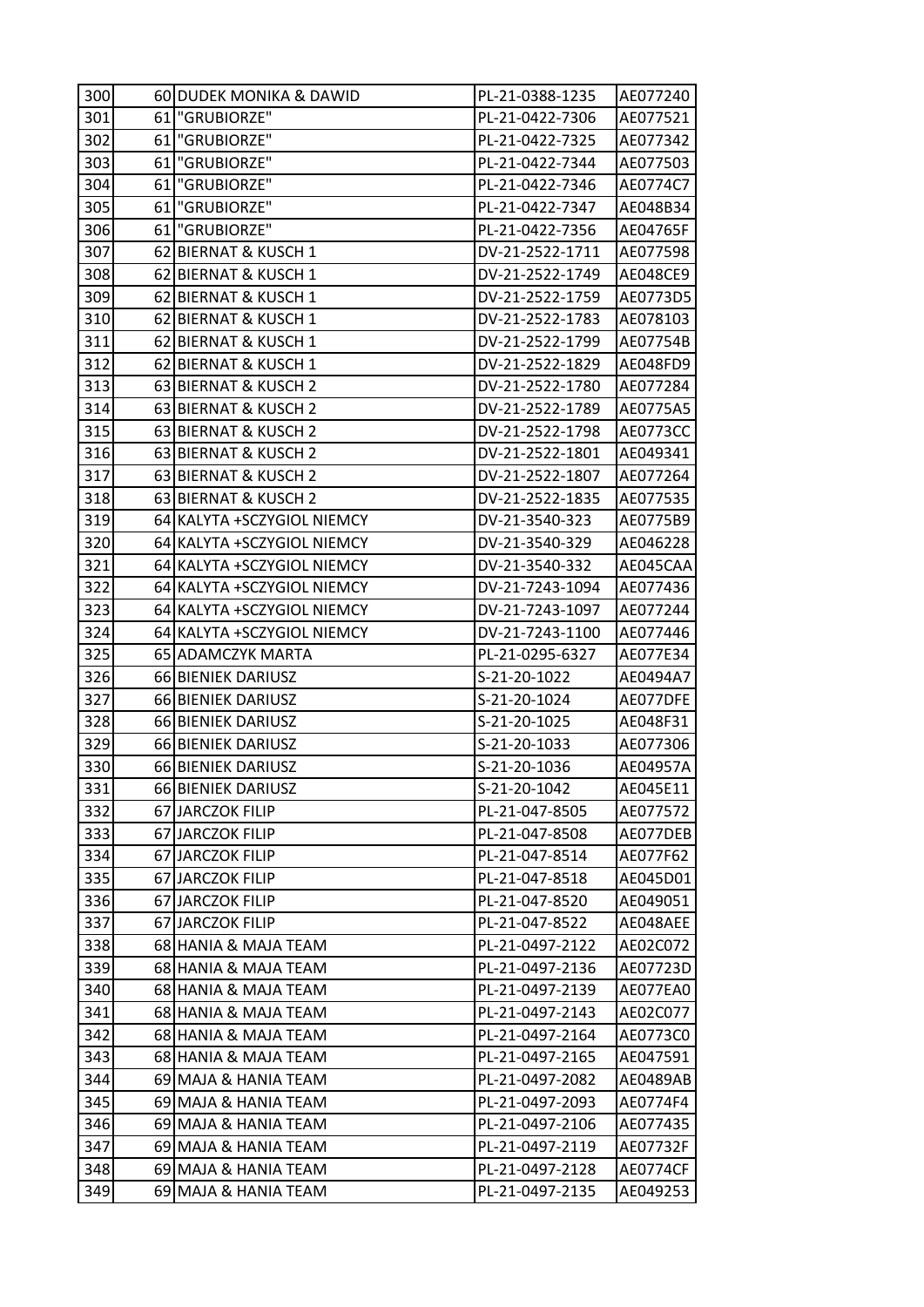| 350 | 70 SZYMON                        | PL-21-0180-6507  | AE077492        |
|-----|----------------------------------|------------------|-----------------|
| 351 | 70 SZYMON                        | PL-21-0180-6511  | AE077384        |
| 352 | 70 SZYMON                        | PL-21-0180-6575  | AE0773FE        |
| 353 | 70 SZYMON                        | PL-21-0180-6579  | AE0775F5        |
| 354 | 70 SZYMON                        | PL-21-0180-6585  | AE078059        |
| 355 | 70 SZYMON                        | PL-21-0180-6600  | AE0773A8        |
| 356 | 71 KLECZAJ SLAWOMIR              | PL-21-0180-312   | AE078161        |
| 357 | 72 STEFANSKI MAREK MWG ROGOWO I  | PL-21-0495-6829  | AE048FFF        |
| 358 | 72 STEFANSKI MAREK MWG ROGOWO I  | PL-21-0495-6830  | AE0780D4        |
| 359 | 72 STEFANSKI MAREK MWG ROGOWO I  | PL-21-0495-6871  | AE04967B        |
| 360 | 72 STEFANSKI MAREK MWG ROGOWO I  | PL-21-0495-6875  | AE049485        |
| 361 | 72 STEFANSKI MAREK MWG ROGOWO I  | PL-21-0495-6964  | AE045D8C        |
| 362 | 72 STEFANSKI MAREK MWG ROGOWO I  | PL-21-0495-6974  | AE0772F8        |
| 363 | 72 STEFANSKI MAREK MWG ROGOWO I  | PL-21-0495-6991  | AE0774A8        |
| 364 | 73 STEFANSKI MAREK MWG ROGOWO II | PL-21-0495-10420 | AE0775D9        |
| 365 | 73 STEFANSKI MAREK MWG ROGOWO II | PL-21-0495-10423 | AE07744A        |
| 366 | 73 STEFANSKI MAREK MWG ROGOWO II | PL-21-0495-10425 | AE048EF1        |
| 367 | 73 STEFANSKI MAREK MWG ROGOWO II | PL-21-0495-6949  | AE0772DA        |
| 368 | 73 STEFANSKI MAREK MWG ROGOWO II | PL-21-0495-6952  | AE048CA4        |
| 369 | 73 STEFANSKI MAREK MWG ROGOWO II | PL-21-0495-6965  | AE0772E6        |
| 370 | 73 STEFANSKI MAREK MWG ROGOWO II | PL-21-0495-6994  | AE048A74        |
| 371 | 74 CZARDYBON ANDRZEJ             | PL-21-0139-5604  | AE048C01        |
| 372 | 74 CZARDYBON ANDRZEJ             | PL-21-0139-5607  | AE04761D        |
| 373 | 74 CZARDYBON ANDRZEJ             | PL-21-0139-5681  | AE0775DD        |
| 374 | 74 CZARDYBON ANDRZEJ             | PL-21-0139-5689  | AE0773FB        |
| 375 | 74 CZARDYBON ANDRZEJ             | PL-21-0139-5698  | AE049480        |
| 376 | 74 CZARDYBON ANDRZEJ             | PL-21-0139-5700  | AE048CC8        |
| 377 | 75 RUBINKOWSKI DAMIAN            | PL-21-0397-1103  | AE07747A        |
| 378 | 75 RUBINKOWSKI DAMIAN            | PL-21-0397-1192  | AE0774C0        |
| 379 | 75 RUBINKOWSKI DAMIAN            | PL-21-0397-1193  | AE046F0F        |
| 380 | 76 WALKI                         | PL-21-0162-3018  | AE048DEC        |
| 381 | 76 WALKI                         | PL-21-0162-3020  | AE048D80        |
| 382 | 76 WALKI                         | PL-21-0162-3034  | AE0772E7        |
| 383 | 76 WALKI                         | PL-21-0162-5701  | AE047637        |
| 384 | 76 WALKI                         | PL-21-0162-5702  | <b>AE048E8E</b> |
| 385 | 76 WALKI                         | PL-21-0162-5703  | AE077375        |
| 386 | 77 Aa.M. DANILOWICZ              | PL-21-0215-13    | AE0774A7        |
| 387 | 77 Aa.M. DANILOWICZ              | PL-21-0215-15    | AE077F35        |
| 388 | 77 Aa.M. DANILOWICZ              | PL-21-0215-36    | AE0772F2        |
| 389 | 78 ZAJAC TOMASZ                  | PL-21-0215-607   | AE04742C        |
| 390 | 78 ZAJAC TOMASZ                  | PL-21-0215-616   | AE02C057        |
| 391 | 78 ZAJAC TOMASZ                  | PL-21-0215-617   | AE04945C        |
| 392 | 78 ZAJAC TOMASZ                  | PL-21-0215-630   | AE0775AA        |
| 393 | 78 ZAJAC TOMASZ                  | PL-21-0215-642   | AE047B8C        |
| 394 | 79 KRASUSKI                      | PL-21-0414-457   | AE049678        |
| 395 | 79 KRASUSKI                      | PL-21-0414-496   | AE0774D1        |
| 396 | 79 KRASUSKI                      | PL-21-0414-497   | AE0772A2        |
| 397 | 79 KRASUSKI                      | PL-21-0414-498   | AE07746B        |
| 398 | 79 KRASUSKI                      | PL-21-0414-499   | AE077E58        |
| 399 | 79 KRASUSKI                      | PL-21-0414-500   | AE077F77        |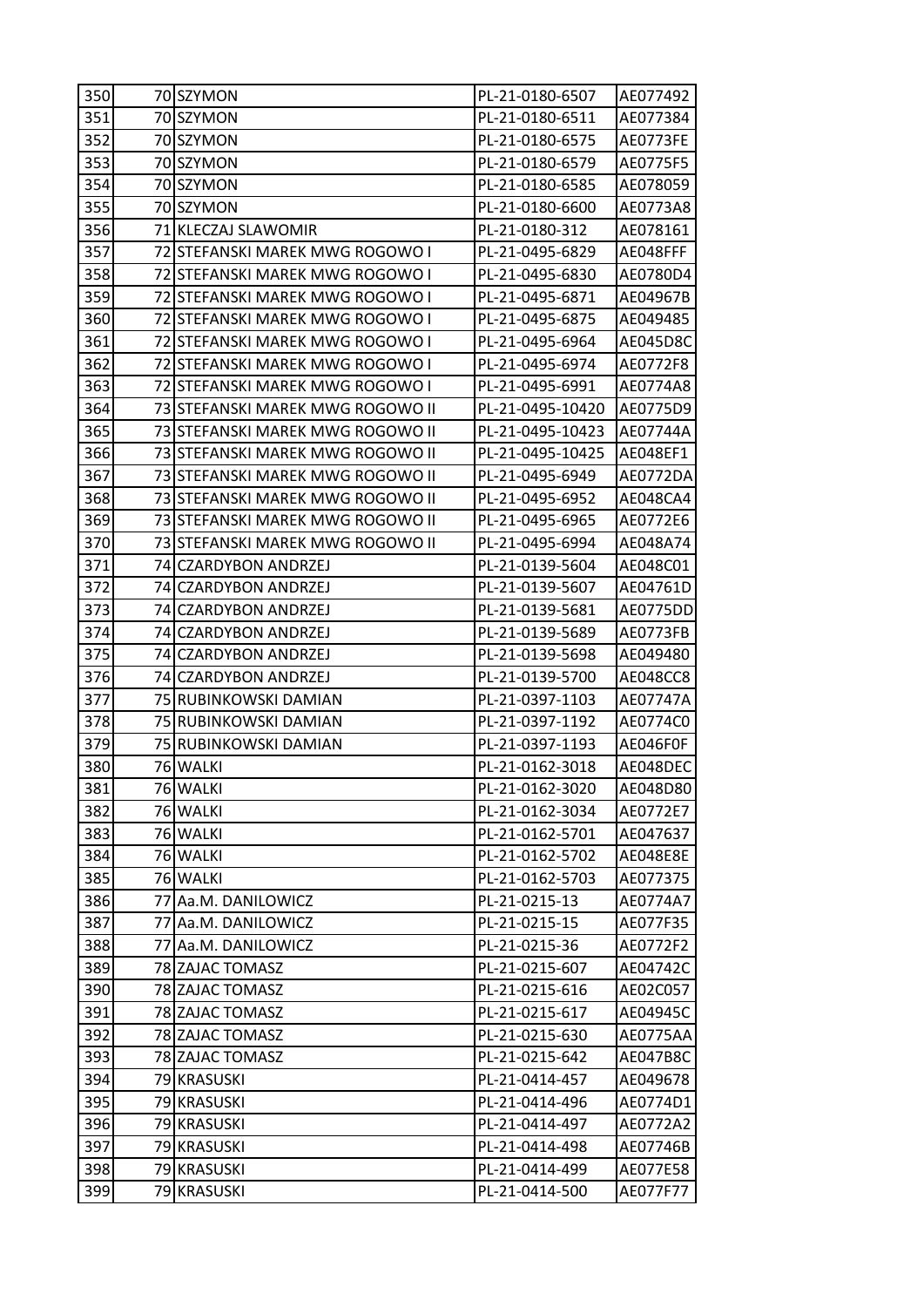| 400 | 80 DUBIEL - ROJEK       | PL-21-0311-9003  | AE077353        |
|-----|-------------------------|------------------|-----------------|
| 401 | 80 DUBIEL - ROJEK       | PL-21-0311-9008  | AE046FD8        |
| 402 | 80 DUBIEL - ROJEK       | PL-21-0311-9015  | AE0773A1        |
| 403 | 80 DUBIEL - ROJEK       | PL-21-0311-9017  | AE0775AC        |
| 404 | 80 DUBIEL - ROJEK       | PL-21-0311-9019  | AE048AA6        |
| 405 | 80 DUBIEL - ROJEK       | PL-21-0311-9026  | AE0772CE        |
| 406 | 81 ROJEK & DUBIEL       | PL-21-0311-9009  | AE0490C9        |
| 407 | 81 ROJEK & DUBIEL       | PL-21-0311-9018  | AE048A46        |
| 408 | 81 ROJEK & DUBIEL       | PL-21-0311-9023  | AE078086        |
| 409 | 82 MALEC MAREK          | PL-21-0215-241   | AE0772AB        |
| 410 | 82 MALEC MAREK          | PL-21-0215-242   | AE07802C        |
| 411 | 83 ZAWISLAK ADAM        | PL-21-0215-6076  | AE077E7F        |
| 412 | 83 ZAWISLAK ADAM        | PL-21-0215-6081  | AE0492A9        |
| 413 | 83 ZAWISLAK ADAM        | PL-21-0215-6087  | AE048ABD        |
| 414 | 83 ZAWISLAK ADAM        | PL-21-0215-6094  | AE07747F        |
| 415 | 83 ZAWISLAK ADAM        | PL-21-0215-6096  | AE0775E2        |
| 416 | 84 WROBEL WALDEMAR I    | PL-21-0498-3652  | AE0472E7        |
| 417 | 84 WROBEL WALDEMAR I    | PL-21-0498-3656  | AE07748D        |
| 418 | 84 WROBEL WALDEMAR I    | PL-21-0498-3668  | AE0495C5        |
| 419 | 84 WROBEL WALDEMAR I    | PL-21-0498-3670  | AE0772D0        |
| 420 | 84 WROBEL WALDEMAR I    | PL-21-0498-3675  | AE045C9B        |
| 421 | 84 WROBEL WALDEMAR I    | PL-21-0498-3683  | AE0774D9        |
| 422 | 85 WROBEL WALDEMAR II   | PL-21-0498-3669  | AE077314        |
| 423 | 85 WROBEL WALDEMAR II   | PL-21-0498-3672  | AE077381        |
| 424 | 85 WROBEL WALDEMAR II   | PL-21-0498-3674  | AE077441        |
| 425 | 86 LASECKI - NAWROCKI   | PL-21-0468-3218  | AE07726C        |
| 426 | 86 LASECKI - NAWROCKI   | PL-21-0468-3236  | AE049098        |
| 427 | 86 LASECKI - NAWROCKI   | PL-21-0468-6424  | AE07727F        |
| 428 | 86 LASECKI - NAWROCKI   | PL-21-0468-6430  | AE077256        |
| 429 | 86 LASECKI - NAWROCKI   | PL-21-0468-6468  | AE0774AE        |
| 430 | 86 LASECKI - NAWROCKI   | PL-21-0468-6472  | AE07721F        |
| 431 | 87 NATALKA & ZELAZNIAKI | PL-21-0468-613   | AE047590        |
| 432 | 87 NATALKA & ZELAZNIAKI | PL-21-0468-619   | AE0772C5        |
| 433 | 87 NATALKA & ZELAZNIAKI | PL-21-0468-666   | AE0775BE        |
| 434 | 87 NATALKA & ZELAZNIAKI | PL-21-0468-707   | AE07744B        |
| 435 | 87 NATALKA & ZELAZNIAKI | PL-21-0468-756   | AE07745F        |
| 436 | 88 MICHAL & REMIX       | PL-21-0468-13001 | AE077288        |
| 437 | 88 MICHAL & REMIX       | PL-21-0468-13011 | AE02C080        |
| 438 | 88 MICHAL & REMIX       | PL-21-0468-13019 | AE0781A3        |
| 439 | 88 MICHAL & REMIX       | PL-21-0468-14520 | AE0473F5        |
| 440 | 88 MICHAL & REMIX       | PL-21-0468-14541 | AE0490D6        |
| 441 | 88 MICHAL & REMIX       | PL-21-0468-14549 | AE077E7D        |
| 442 | 89 DYBKOWSKI SLAWOMIR   | PL-21-0208-5601  | AE047396        |
| 443 | 89 DYBKOWSKI SLAWOMIR   | PL-21-0208-5610  | AE0775B6        |
| 444 | 89 DYBKOWSKI SLAWOMIR   | PL-21-0208-5655  | AE077FFB        |
| 445 | 89 DYBKOWSKI SLAWOMIR   | PL-21-0208-5747  | AE07739A        |
| 446 | 89 DYBKOWSKI SLAWOMIR   | PL-21-0208-5748  | AE048EE3        |
| 447 | 89 DYBKOWSKI SLAWOMIR   | PL-21-0208-5751  | AE077269        |
| 448 | 90 CZAJKA TEAM          | PL-21-0311-9108  | <b>AE0775CE</b> |
| 449 | 90 CZAJKA TEAM          | PL-21-0311-9147  | AE077457        |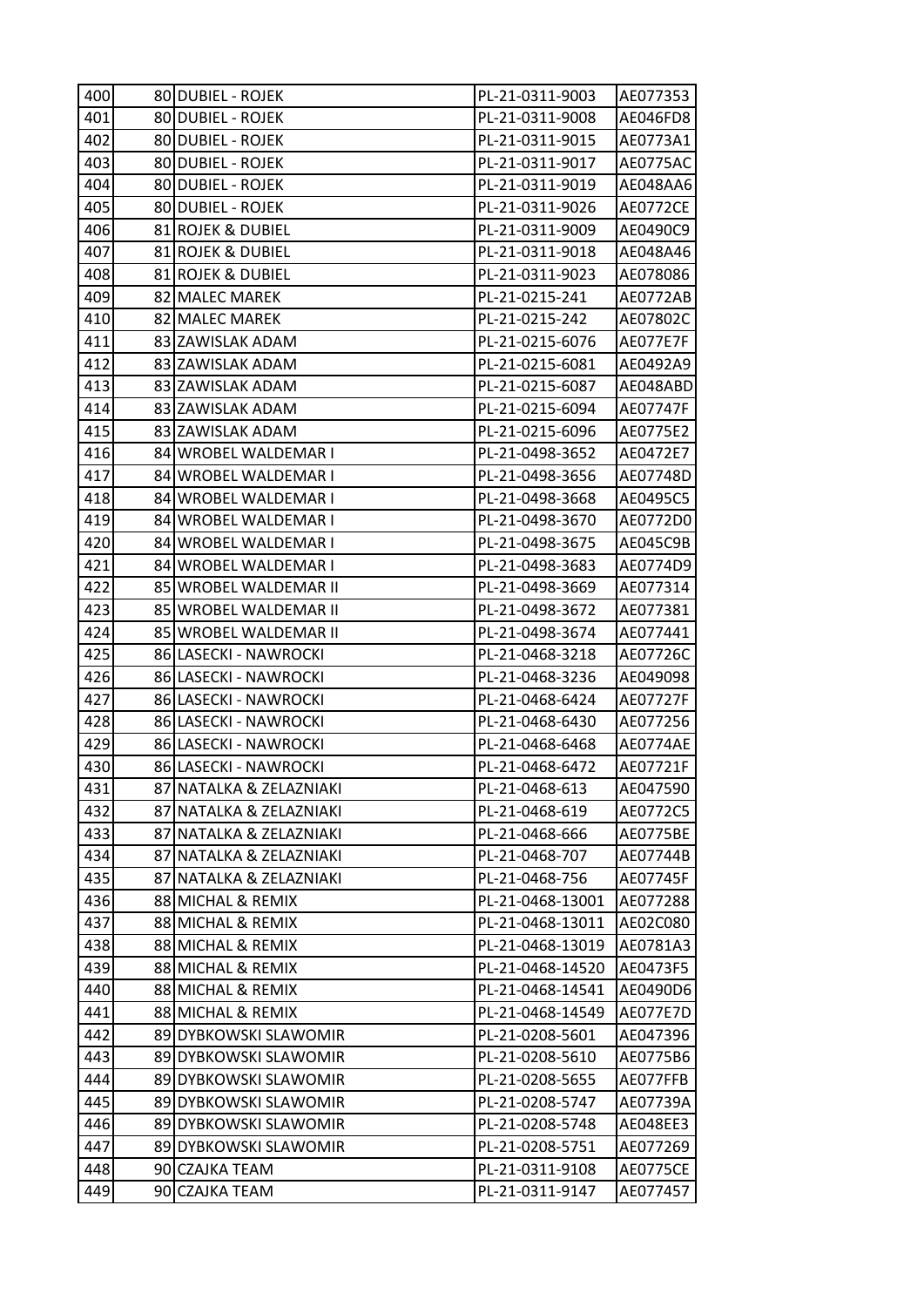| 450 | 90 CZAJKA TEAM                  | PL-21-0311-9163  | AE0773DB        |
|-----|---------------------------------|------------------|-----------------|
| 451 | 90 CZAJKA TEAM                  | PL-21-0311-9949  | AE07734D        |
| 452 | 90 CZAJKA TEAM                  | PL-21-0311-9950  | AE047CB4        |
| 453 | 90 CZAJKA TEAM                  | PL-21-0311-9951  | AE047D01        |
| 454 | 91 GORA MARCIN                  | PL-21-0311-3603  | AE07750A        |
| 455 | 91 GORA MARCIN                  | PL-21-0311-3608  | AE07803F        |
| 456 | 91 GORA MARCIN                  | PL-21-0311-3613  | AE048A3A        |
| 457 | 91 GORA MARCIN                  | PL-21-0311-3615  | AE0780B1        |
| 458 | 92 FILIP & GOLBA                | PL-21-0468-10006 | AE077550        |
| 459 | 92 FILIP & GOLBA                | PL-21-0468-10051 | AE077DFA        |
| 460 | 92 FILIP & GOLBA                | PL-21-0468-10056 | AE077313        |
| 461 | 92 FILIP & GOLBA                | PL-21-0468-10117 | AE0774DE        |
| 462 | 92 FILIP & GOLBA                | PL-21-0468-9832  | AE0780FF        |
| 463 | 92 FILIP & GOLBA                | PL-21-0468-9836  | AE0772B6        |
| 464 | 92 FILIP & GOLBA                | PL-21-0468-9837  | AE07753F        |
| 465 | 93 CIENKUSZ STANISLAW&KAROL&JAN | PL-21-0468-14381 | AE077E1C        |
| 466 | 93 CIENKUSZ STANISLAW&KAROL&JAN | PL-21-0468-14384 | AE02C074        |
| 467 | 93 CIENKUSZ STANISLAW&KAROL&JAN | PL-21-0468-14386 | AE078016        |
| 468 | 93 CIENKUSZ STANISLAW&KAROL&JAN | PL-21-0468-14387 | AE07726B        |
| 469 | 93 CIENKUSZ STANISLAW&KAROL&JAN | PL-21-0468-14391 | AE047524        |
| 470 | 93 CIENKUSZ STANISLAW&KAROL&JAN | PL-21-0468-14394 | AE047031        |
| 471 | 94 J.J KORYCCY                  | PL-21-0490-6841  | AE0772C7        |
| 472 | 94 J.J KORYCCY                  | PL-21-0490-6847  | AE048F5E        |
| 473 | 94 J.J KORYCCY                  | PL-21-0490-6850  | AE0491BD        |
| 474 | 94 J.J KORYCCY                  | PL-21-0490-6852  | AE077E1E        |
| 475 | 94 J.J KORYCCY                  | PL-21-0490-6855  | AE02C083        |
| 476 | 94 J.J KORYCCY                  | PL-21-0490-6858  | AE077394        |
| 477 | 95 GAWRONSKI SLAWOMIR           | PL-21-0209-11340 | AE077590        |
| 478 | 95 GAWRONSKI SLAWOMIR           | PL-21-0209-11341 | AE077420        |
| 479 | 95 GAWRONSKI SLAWOMIR           | PL-21-0209-11354 | AE07731C        |
| 480 | 96 WIESLAW & TYMON              | PL-21-0223-12211 | AE02C073        |
| 481 | 96 WIESLAW & TYMON              | PL-21-0223-12218 | AE02C085        |
| 482 | 96 WIESLAW & TYMON              | PL-21-0223-12221 | AE0493AC        |
| 483 | 96 WIESLAW & TYMON              | PL-21-0223-12222 | AE02C05F        |
| 484 | 96 WIESLAW & TYMON              | PL-21-0223-12223 | AE02C076        |
| 485 | 96 WIESLAW & TYMON              | PL-21-0223-12225 | AE077510        |
| 486 | 96 WIESLAW & TYMON              | PL-21-0223-12287 | <b>AE0773CF</b> |
| 487 | 97 GORZEL TOMASZ                | PL-21-0497-6210  | AE0774FF        |
| 488 | 97 GORZEL TOMASZ                | PL-21-0497-6238  | AE077602        |
| 489 | 97 GORZEL TOMASZ                | PL-21-0497-6248  | AE078171        |
| 490 | 97 GORZEL TOMASZ                | PL-21-0497-6250  | AE077490        |
| 491 | 97 GORZEL TOMASZ                | PL-21-0497-6255  | AE077576        |
| 492 | 97 GORZEL TOMASZ                | PL-21-0497-6268  | AE0474A3        |
| 493 | 98 ARTUR ZOLKIEWSKI             | PL-21-0210-1546  | AE077511        |
| 494 | 98 ARTUR ZOLKIEWSKI             | PL-21-0210-1547  | AE0491CF        |
| 495 | 98 ARTUR ZOLKIEWSKI             | PL-21-0210-1556  | AE07749C        |
| 496 | 98 ARTUR ZOLKIEWSKI             | PL-21-0210-1563  | AE07739B        |
| 497 | 98 ARTUR ZOLKIEWSKI             | PL-21-0210-1566  | AE02C079        |
| 498 | 98 ARTUR ZOLKIEWSKI             | PL-21-0210-1574  | AE07745C        |
|     | 99 JACHOREK ZBIGNIEW            | PL-21-0215-1807  | AE0774F5        |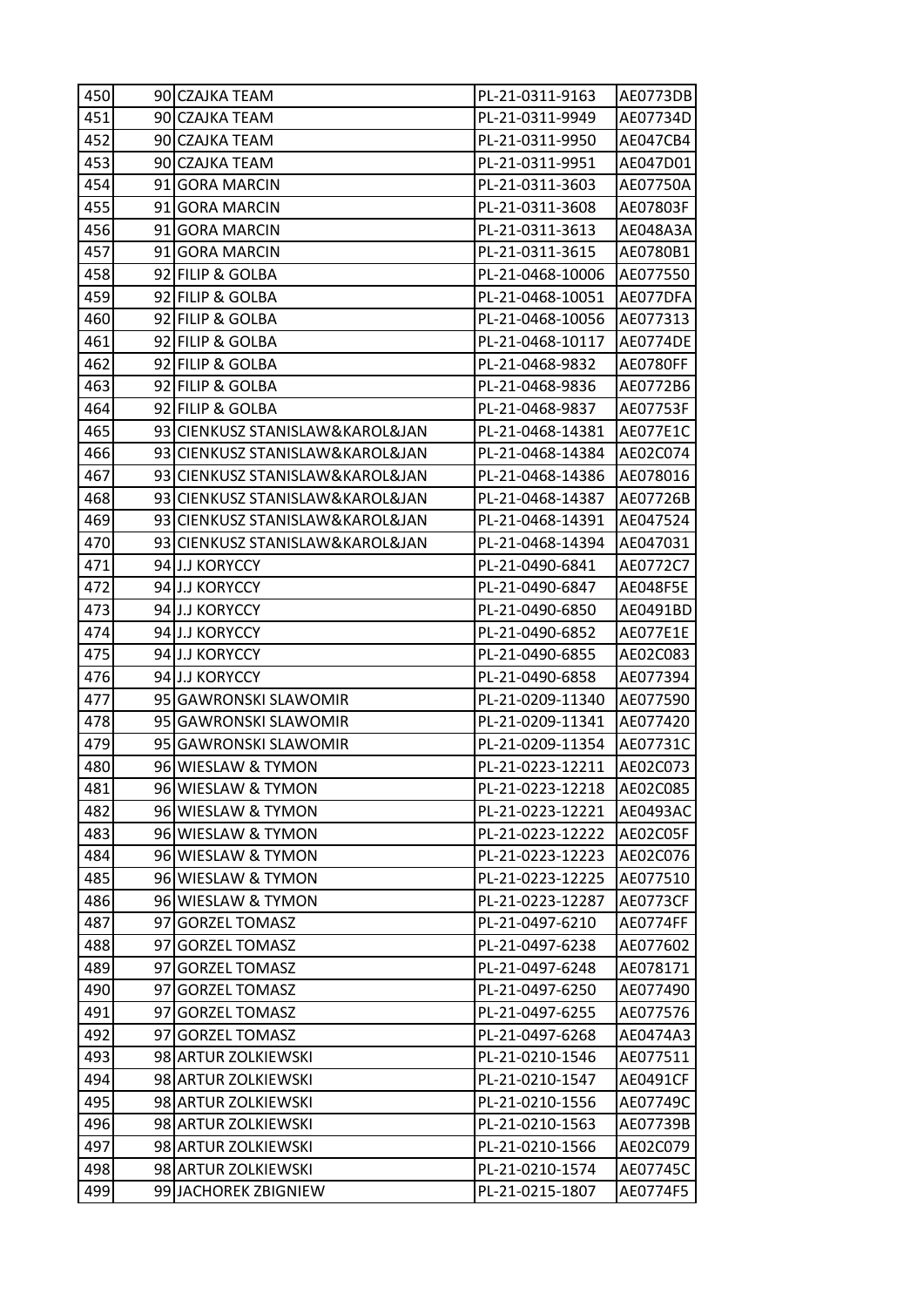| 500 | 99 JACHOREK ZBIGNIEW             | PL-21-0215-1808  | AE0775AD |
|-----|----------------------------------|------------------|----------|
| 501 | 99 JACHOREK ZBIGNIEW             | PL-21-0215-1827  | AE047E1E |
| 502 | 99 JACHOREK ZBIGNIEW             | PL-21-0215-1828  | AE077FA9 |
| 503 | 99 JACHOREK ZBIGNIEW             | PL-21-0215-1845  | AE077296 |
| 504 | 99 JACHOREK ZBIGNIEW             | PL-21-0215-1846  | AE077362 |
| 505 | 100 LUKASZ I MONIKA LIPIAN II    | PL-21-0208-8971  | AE07733F |
| 506 | 101 DUDKIEWICZ - MORAWSKI        | PL-21-0211-2021  | AE0774FA |
| 507 | 101 DUDKIEWICZ - MORAWSKI        | PL-21-0211-6321  | AE049009 |
| 508 | 101 DUDKIEWICZ - MORAWSKI        | PL-21-0211-6322  | AE048DAE |
| 509 | 101 DUDKIEWICZ - MORAWSKI        | PL-21-0211-8940  | AE077443 |
| 510 | 101 DUDKIEWICZ - MORAWSKI        | PL-21-0211-8944  | AE047380 |
| 511 | 101 DUDKIEWICZ - MORAWSKI        | PL-21-0211-8947  | AE049339 |
| 512 | 102 RAFAL KAMIL                  | PL-21-03-10110   | AE047671 |
| 513 | 102 RAFAL KAMIL                  | PL-21-03-10114   | AE0773CD |
| 514 | 102 RAFAL KAMIL                  | PL-21-03-10115   | AE07742A |
| 515 | 102 RAFAL KAMIL                  | PL-21-03-10157   | AE077E91 |
| 516 | 102 RAFAL KAMIL                  | PL-21-03-10159   | AE0775EF |
| 517 | 103 L.STOLARSKI- K. SZWED        | PL-21-0380-243   | AE077EEC |
| 518 | 103 L.STOLARSKI- K. SZWED        | PL-21-0380-244   | AE077ED5 |
| 519 | 103 L.STOLARSKI- K. SZWED        | PL-21-0380-245   | AE0780A8 |
| 520 | 103 L.STOLARSKI- K. SZWED        | PL-21-0380-825   | AE078009 |
| 521 | 103 L.STOLARSKI- K. SZWED        | PL-21-0380-826   | AE077E82 |
| 522 | 103 L.STOLARSKI- K. SZWED        | PL-21-0380-829   | AE077F06 |
| 523 | 104 ABBAS PIGEONS                | S-21-04-203      | AE077EBE |
| 524 | 104 ABBAS PIGEONS                | S-21-04-204      | AE077EFF |
| 525 | 104 ABBAS PIGEONS                | S-21-04-206      | AE077F60 |
| 526 | 104 ABBAS PIGEONS                | S-21-04-211      | AE077FF0 |
| 527 | 104 ABBAS PIGEONS                | S-21-04-213      | AE077E27 |
| 528 | 104 ABBAS PIGEONS                | S-21-04-215      | AE077DE4 |
| 529 | 105 PAWEL SZTOBNICKI             | PL-21-0175-1951  | AE077EF5 |
| 530 | 105 PAWEL SZTOBNICKI             | PL-21-0175-1953  | AE077E0C |
| 531 | 105 PAWEL SZTOBNICKI             | PL-21-0175-1956  | AE077E77 |
| 532 | 105 PAWEL SZTOBNICKI             | PL-21-0175-1960  | AE077FEE |
| 533 | 105 PAWEL SZTOBNICKI             | PL-21-0175-1992  | AE077F49 |
| 534 | 105 PAWEL SZTOBNICKI             | S-21-08-015      | AE077EC0 |
| 535 | 106 TEAM A.A.                    | PL-21-0139-446   | AE077E98 |
| 536 | 106 TEAM A.A.                    | PL-21-0139-448   |          |
| 537 | 106 TEAM A.A.                    | PL-21-0139-449   | AE078056 |
| 538 | 106 TEAM A.A.                    | PL-21-0139-459   |          |
| 539 | 106 TEAM A.A.                    | PL-21-0139-460   | AE078152 |
| 540 | 106 TEAM A.A.                    | PL-21-0411-3740  |          |
| 541 | 107 KUBACEK-JURASEK-CHMELAR TEAM | CZ-21-0234-2862  | AE077E45 |
| 542 | 107 KUBACEK-JURASEK-CHMELAR TEAM | CZ-21-0234-2867  | AE077F1B |
| 543 | 107 KUBACEK-JURASEK-CHMELAR TEAM | CZ-21-0234-2869  | AE077EC4 |
| 544 | 107 KUBACEK-JURASEK-CHMELAR TEAM | CZ-21-0259-3412  | AE077DE6 |
| 545 | 107 KUBACEK-JURASEK-CHMELAR TEAM | CZ-21-0259-3455  | AE077E8D |
| 546 | 107 KUBACEK-JURASEK-CHMELAR TEAM | CZ-21-0259-3466  | AE077F7A |
| 547 | 108 MISIAK & SMORAWSKI TEAM      | PL-21-0347-11966 | AE07F302 |
| 548 | 108 MISIAK & SMORAWSKI TEAM      | PL-21-0347-11971 | AE07F4F7 |
| 549 | 108 MISIAK & SMORAWSKI TEAM      | PL-21-0347-11999 | AE07F58D |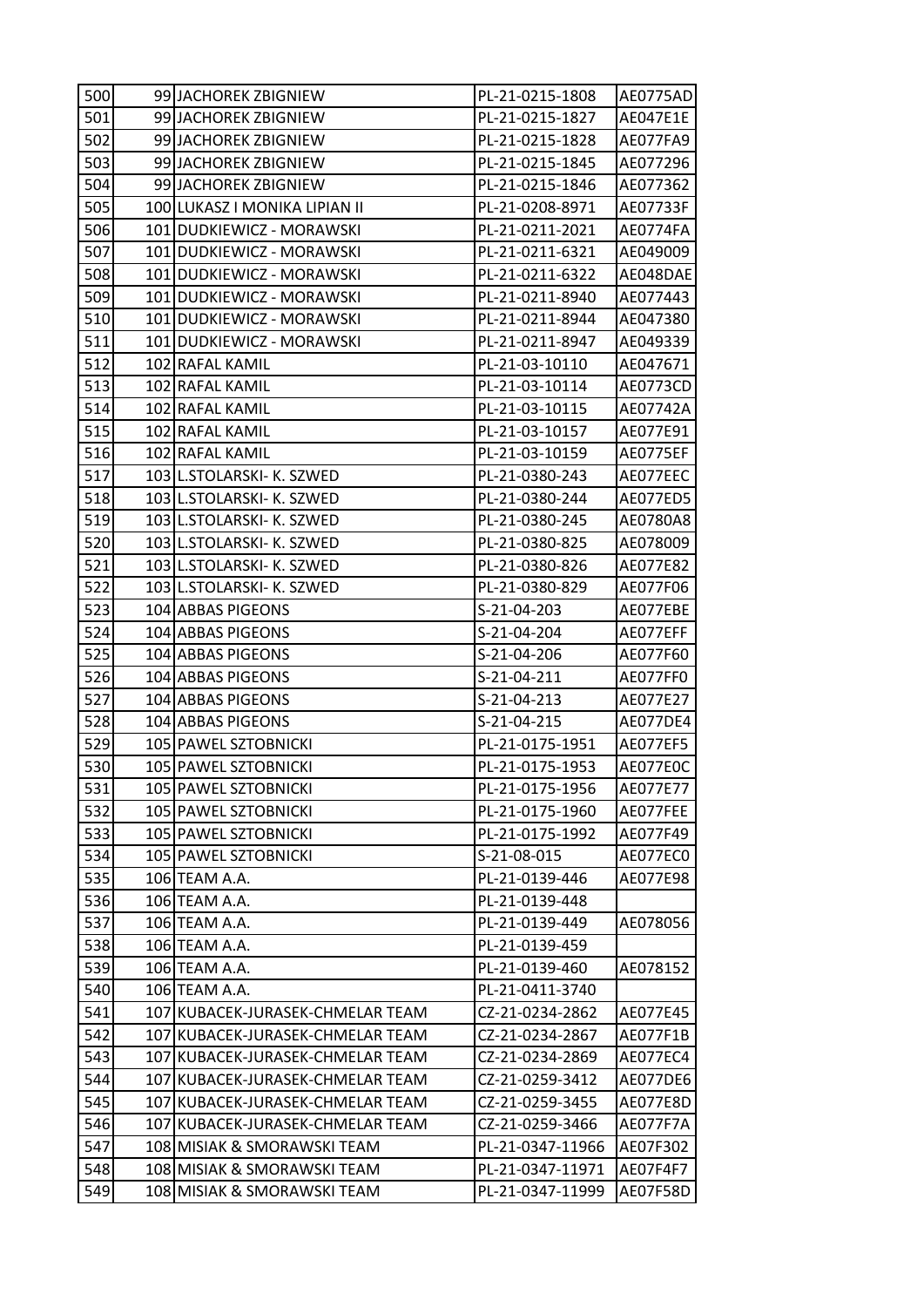| 550 | 108 MISIAK & SMORAWSKI TEAM | PL-21-0347-9325 | AE07F6C6 |
|-----|-----------------------------|-----------------|----------|
| 551 | 108 MISIAK & SMORAWSKI TEAM | PL-21-0347-9343 | AE077E38 |
| 552 | 108 MISIAK & SMORAWSKI TEAM | PL-21-0347-9344 | AE07F4A4 |
| 553 | 109 P+E TEAM                | PL-21-0347-8104 | AE07F464 |
| 554 | 109 P+E TEAM                | PL-21-0347-8106 | AE07F5C1 |
| 555 | 109 P+E TEAM                | PL-21-0347-8107 | AE07F4F8 |
| 556 | 109 P+E TEAM                | PL-21-0347-8113 | AE07F43F |
| 557 | 109 P+E TEAM                | PL-21-0347-8118 | AE07F50C |
| 558 | 109 P+E TEAM                | PL-21-0347-8121 | AE07F40B |
| 559 | 110 RAFAL GÓRSKI            | PL-21-0223-583  | AE07F66D |
| 560 | 110 RAFAL GÓRSKI            | PL-21-0223-588  | AE07F4DD |
| 561 | 110 RAFAL GÓRSKI            | PL-21-0223-592  | AE07F6A7 |
| 562 | 110 RAFAL GÓRSKI            | PL-21-0223-593  | AE07F5E2 |
| 563 | 110 RAFAL GÓRSKI            | PL-21-0223-595  | AE0780ED |
| 564 | 110 RAFAL GÓRSKI            | PL-21-0223-596  | AE07F495 |
| 565 | 111 PIOTROWSKI TOMASZ       | DV-21-5442-964  | AE07F3B8 |
| 566 | 111 PIOTROWSKI TOMASZ       | DV-21-5442-965  | AE07F546 |
| 567 | 111 PIOTROWSKI TOMASZ       | PL-21-0285-1621 | AE07F673 |
| 568 | 111 PIOTROWSKI TOMASZ       | PL-21-0285-1626 | AE077F38 |
| 569 | 111 PIOTROWSKI TOMASZ       | PL-21-0285-1643 | AE07F376 |
| 570 | 111 PIOTROWSKI TOMASZ       | PL-21-0285-1697 | AE077F5A |
| 571 | 112 TORZ SLAWOMIR           | PL-21-0155-6206 | AE07F666 |
| 572 | 112 TORZ SLAWOMIR           | PL-21-0155-6209 | AE07F4C8 |
| 573 | 112 TORZ SLAWOMIR           | PL-21-0155-6241 | AE07F5AE |
| 574 | 112 TORZ SLAWOMIR           | PL-21-0155-6245 | AE07F38F |
| 575 | 112 TORZ SLAWOMIR           | PL-21-0155-6256 | AE07F641 |
| 576 | 112 TORZ SLAWOMIR           | PL-21-0155-6270 | AE07F38B |
| 577 | 113 BOCHENCZAK JAN          | PL-21-0236-825  | AE07F435 |
| 578 | 113 BOCHENCZAK JAN          | PL-21-0236-845  | AE07806B |
| 579 | 113 BOCHENCZAK JAN          | PL-21-0236-868  | AE07F64E |
| 580 | 113 BOCHENCZAK JAN          | PL-21-0236-869  | AE07F6C9 |
| 581 | 113 BOCHENCZAK JAN          | PL-21-0236-870  | AE07F375 |
| 582 | 113 BOCHENCZAK JAN          | PL-21-0236-884  | AE07F3DE |
| 583 | 114 SZNAUCNER JAROSLAW      | PL-21-0492-4005 | AE07F40C |
| 584 | 114 SZNAUCNER JAROSLAW      | PL-21-0492-4008 | AE07F365 |
| 585 | 114 SZNAUCNER JAROSLAW      | PL-21-0492-4017 | AE07F4BA |
| 586 | 114 SZNAUCNER JAROSLAW      | PL-21-0492-4029 | AE07F41C |
| 587 | 114 SZNAUCNER JAROSLAW      | PL-21-0492-4056 | AE07F338 |
| 588 | 115 SROKA-KUSION-KAWA       | PL-21-0318-3109 | AE07F3BF |
| 589 | 115 SROKA-KUSION-KAWA       | PL-21-0318-3142 | AE07F683 |
| 590 | 115 SROKA-KUSION-KAWA       | PL-21-0318-3424 | AE07F3E1 |
| 591 | 115 SROKA-KUSION-KAWA       | PL-21-0318-3444 | AE07F386 |
| 592 | 116 BARTLOMIEJ LOEWE        | PL-21-0152-135  | AE07F46E |
| 593 | 116 BARTLOMIEJ LOEWE        | PL-21-0152-137  | AE07F665 |
| 594 | 116 BARTLOMIEJ LOEWE        | PL-21-0152-139  | AE07F3E0 |
| 595 | 116 BARTLOMIEJ LOEWE        | PL-21-0152-141  | AE07F457 |
| 596 | 116 BARTLOMIEJ LOEWE        | PL-21-0152-143  | AE07F590 |
| 597 | 116 BARTLOMIEJ LOEWE        | PL-21-0152-145  | AE07F57F |
| 598 | 117 KRZYCHOL                | AU-21---171     | AE07F59B |
| 599 | 117 KRZYCHOL                | AU-21---174     | AE07F57B |